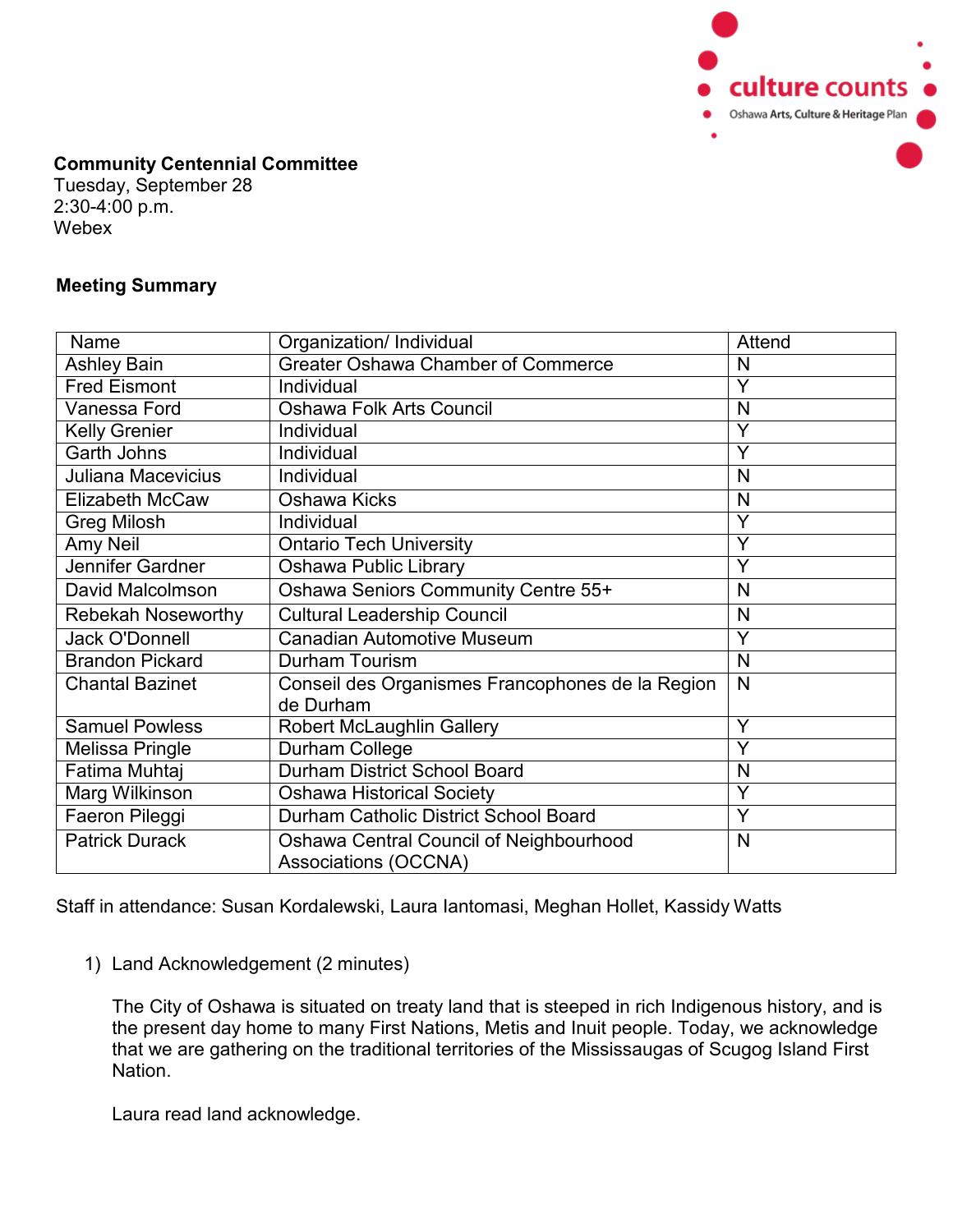

2) Welcome & Attendance (3 minutes)

Laura welcomed everyone back and wished everyone a good summer.

- 3) Approval of Previous Meeting Summary (5 minutes) July 27, 2021 Meeting minutes were approved
- 4) Declaration of Pecuniary Interest (5 minutes) None were declared
- 5) Sub-Committee Updates: (15 minutes)
	- a. Heritage (Marg Wilkinson, Fred Eismont, Sam Powless) Fred provided an update. Group is eagerly awaiting input from stakeholders from the feedback opportunity Marg also shared that museum and heritage groups have gone outward on virtual presentations and need to wait to figure out how to use this information
	- b. Marketing/Branding (Amy Neil, Kelly Grenier, Vanessa Ford, Faeron Pileggi) Laura shared that the group has met since the last meeting, and worked with corporate communications to create the 100 anniversary logo, which was presented to the group.
	- c. Community Engagement (Jack O'Donnell, Rebekah Noseworthy, Melissa Pringle, Jennifer Gardner, Brandon Pickard, Juliana Macevicius, Fatima Muhtaj) Feedback survey has been finalized by Communications, and ready to be rolled out. Laura also announced that there is a prize for a recreation credit available for those who qualify and complete the survey.

The intention is to launch the survey October 14 with wrap up on November 17. Laura shared that their goal is to reach as many people as possible with the survey so that all ideas of celebration are what the public/stakeholders want to see. The survey will be shared through various means:

Connect Oshawa Across the City of Oshawa's social media platforms Sent out in a Media Release Sent out to Committee members in an email that can be shared Potentially through print ads

d. Sponsorship (Greg Milosh, Fred Eismont, Kelly Grenier) Laura introduced Meghan and Susan as the Chairs of the Sponsorship sub-committee. Meghan provided a summary for the group saying that a letter from the Mayor announcing sponsorship opportunities for the Centennial celebrations has been finalized, and is ready to be sent out.